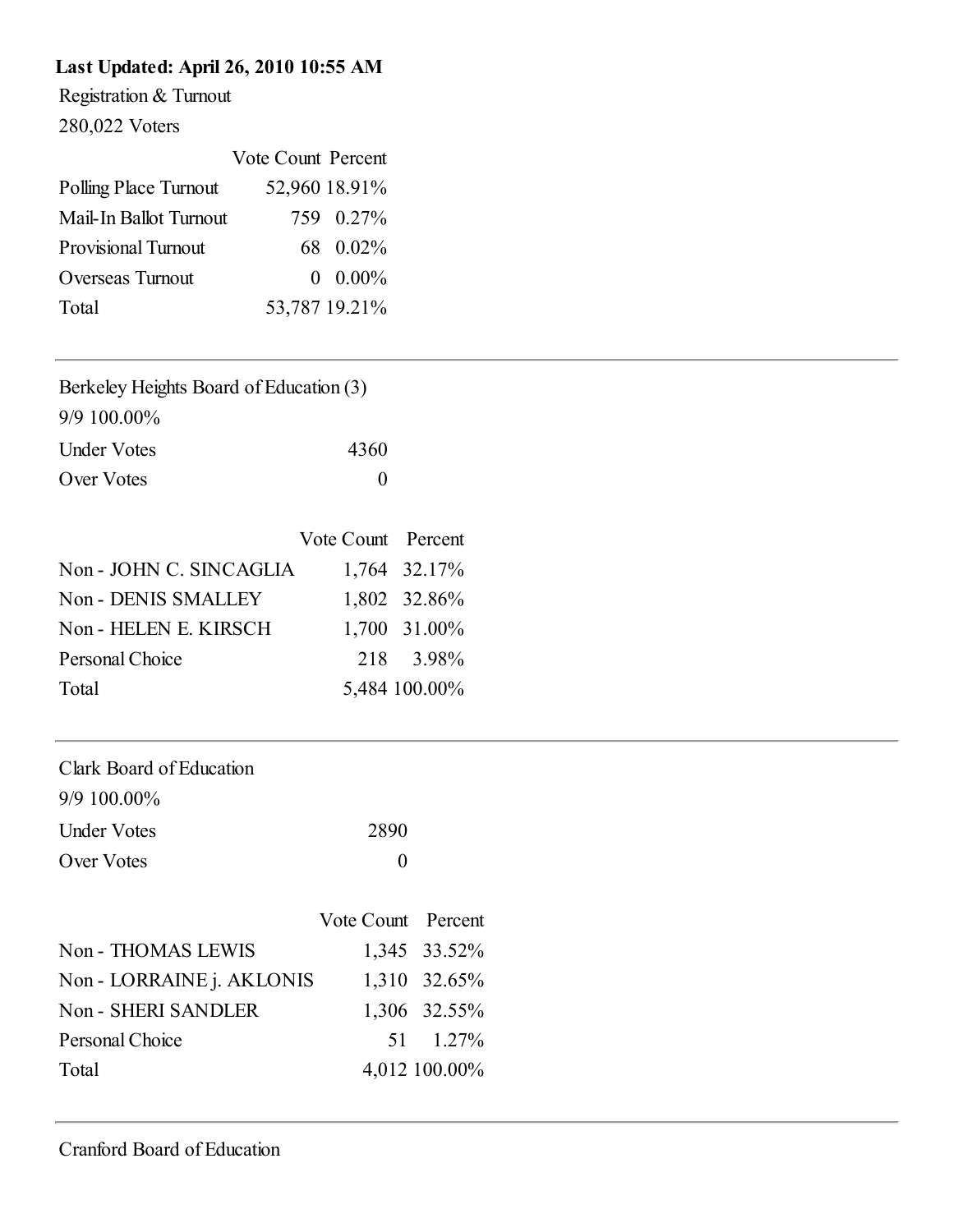| $14/14$ 100.00%    |      |
|--------------------|------|
| <b>Under Votes</b> | 5933 |
| Over Votes         |      |

|                             | Vote Count Percent |               |
|-----------------------------|--------------------|---------------|
| Non - MARY CATHERINE SUDIAK |                    | 3,011 34.51%  |
| Non - JERALD BARANOFF       |                    | 2,676 30.67%  |
| Non - LISA PATELLA          |                    | 2,950 33.81%  |
| Personal Choice             |                    | 87 1.00%      |
| Total                       |                    | 8,724 100.00% |

| Elizabeth Board of Education |      |
|------------------------------|------|
| 44/44 100.00%                |      |
| <b>Under Votes</b>           | 3886 |
| Over Votes                   |      |

|                          | Vote Count Percent |               |
|--------------------------|--------------------|---------------|
| Non - CARLOS M. TRUJILLO |                    | 2,471 29.65%  |
| Non - MARIE L. MUNN      |                    | 2,503 30.03%  |
| Non - EDDIE BRANQUINHO   |                    | 1,417 17.00%  |
| Non - JOHN F. DONOSO     |                    | 1,881 22.57%  |
| Personal Choice          |                    | 63 0.76%      |
| Total                    |                    | 8,335 100.00% |

Personal Choice 21 1.87%

Total 1,124 100.00%

| Fanwood Board of Education |                    |            |
|----------------------------|--------------------|------------|
| $4/4$ 100.00%              |                    |            |
| <b>Under Votes</b>         | 543                |            |
| Over Votes                 | $\boldsymbol{0}$   |            |
|                            |                    |            |
|                            | Vote Count Percent |            |
| Non - AMY WINKLER          |                    | 622 55.34% |
| Non - MICHAEL LEWIS        |                    | 292 25.98% |
| Non - CHRISTOPHER PFLAUM   |                    | 189 16.81% |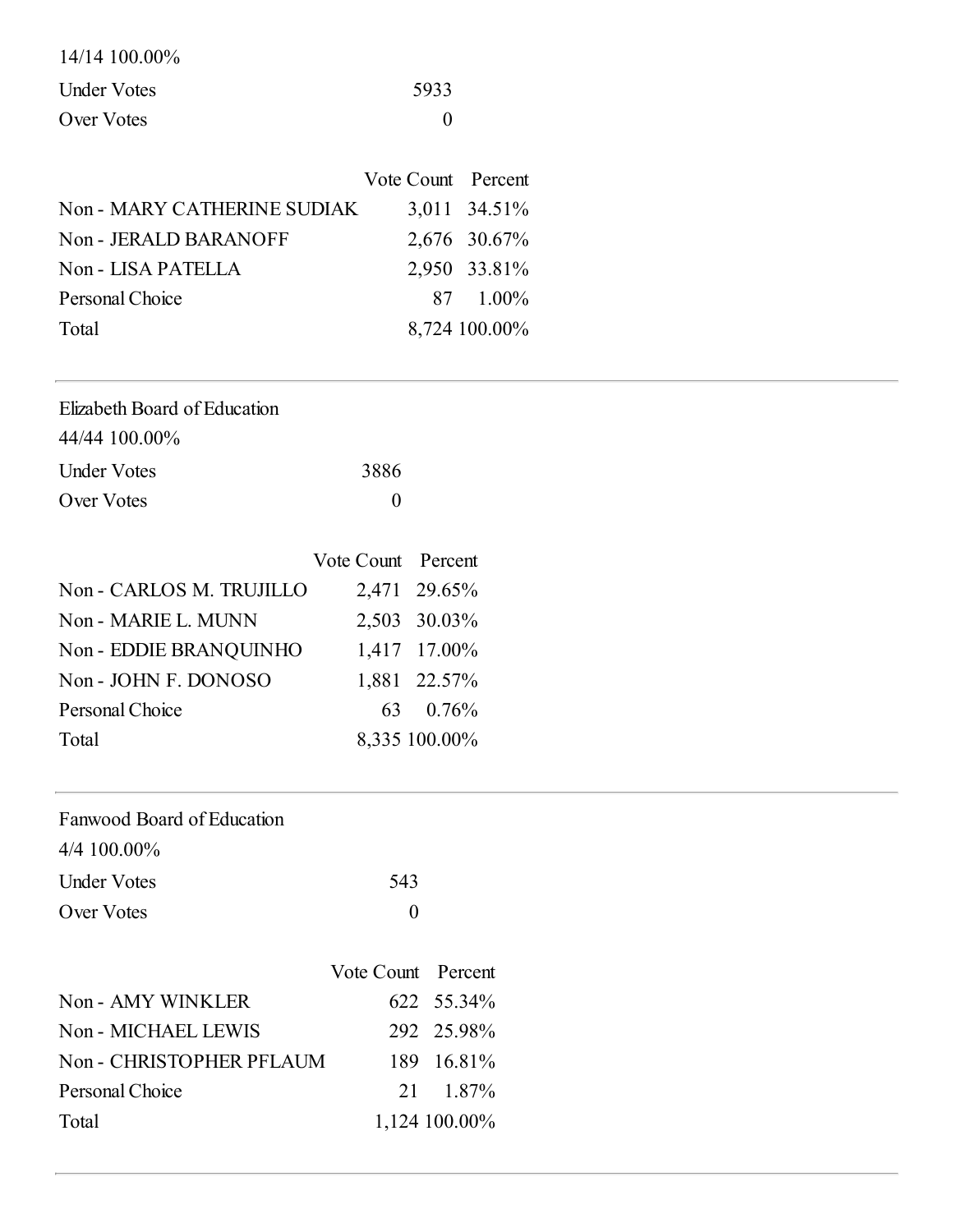| Fanwood bd of ed Unexpired Term |                   |
|---------------------------------|-------------------|
| $4/4$ 100.00%                   |                   |
| <b>Under Votes</b>              | 836               |
| Over Votes                      | $\mathbf{\Omega}$ |

|                    | Vote Count Percent |                   |
|--------------------|--------------------|-------------------|
| Non - ROB O'CONNOR |                    | 814 97.84%        |
| Personal Choice    |                    | $18 \quad 2.16\%$ |
| Total              |                    | 832 100.00%       |

| Garwood Board of Education  |                    |               |
|-----------------------------|--------------------|---------------|
| 3/3 100.00%                 |                    |               |
| <b>Under Votes</b>          | 618                |               |
| Over Votes                  | $\theta$           |               |
|                             |                    |               |
|                             | Vote Count Percent |               |
| Non - BRENDAN X. Mc DERMOTT |                    | 387 25.11%    |
| Non - JOHN SULLIVAN         |                    | 473 30.69%    |
| Non - THOMAS J. EVELINA     |                    | 298 19.34%    |
| Non - SUSAN GRONING         |                    | 327 21.22%    |
| Personal Choice             | 56                 | $3.63\%$      |
| Total                       |                    | 1,541 100.00% |

| Hillside Board of Education |                    |               |
|-----------------------------|--------------------|---------------|
| $9/9$ 100.00%               |                    |               |
| <b>Under Votes</b>          | 1284               |               |
| Over Votes                  | $\boldsymbol{0}$   |               |
|                             |                    |               |
|                             | Vote Count Percent |               |
| Non - ORLANDO CORTEZ        |                    | 808 32.18%    |
| Non - NANCY MONDELLA        |                    | 794 31.62%    |
| Non - GEORGE L. COOK III    |                    | 896 35.68%    |
| Personal Choice             | 13                 | $0.52\%$      |
| Total                       |                    | 2,511 100.00% |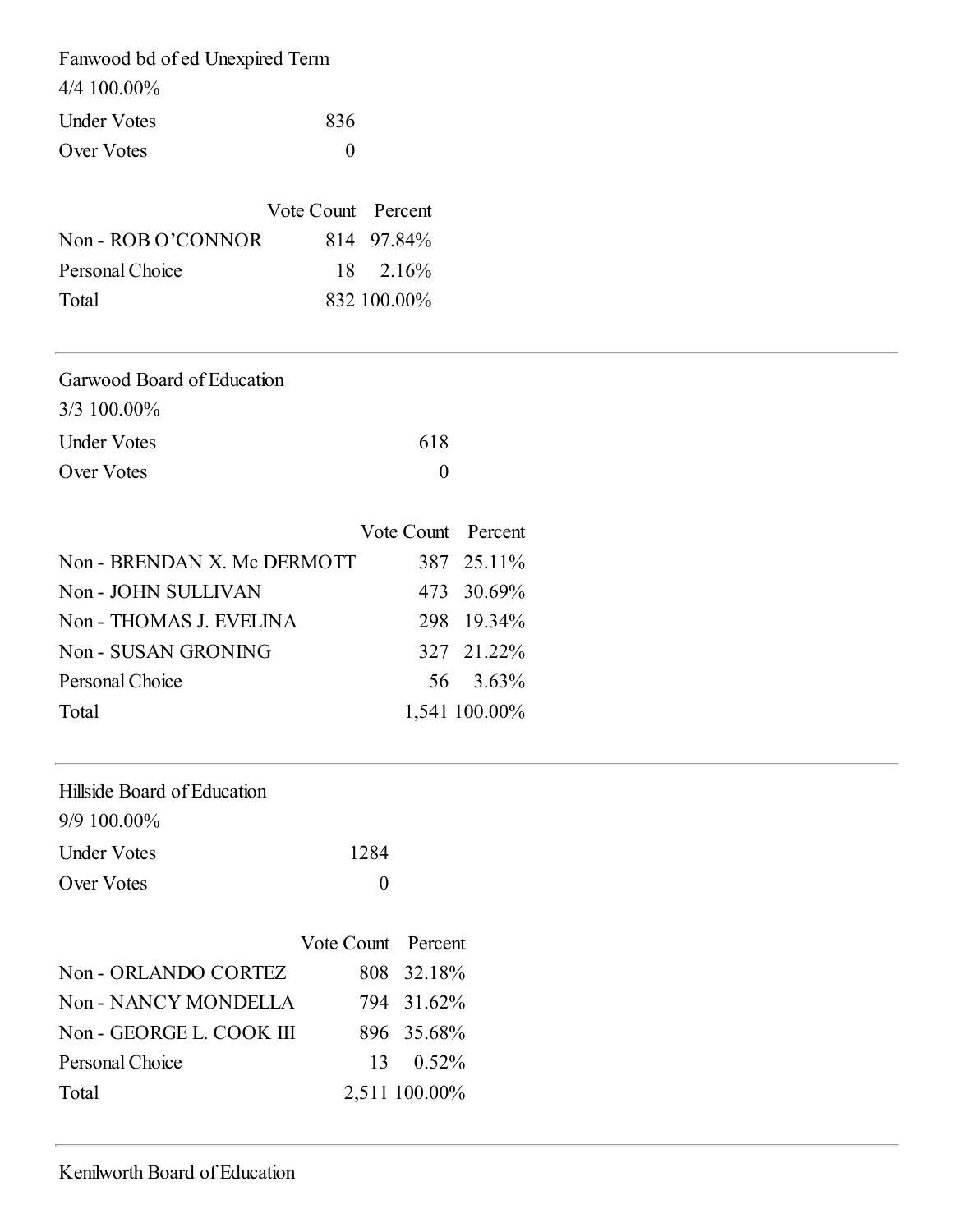|  |  | $4/4$ 100.00% |
|--|--|---------------|
|--|--|---------------|

| <b>Under Votes</b> | 2177 |
|--------------------|------|
| Over Votes         |      |

|                       | Vote Count Percent |                   |
|-----------------------|--------------------|-------------------|
| Non - ANTHONY LAUDATI |                    | 809 35.34%        |
| Non - LIVIO MANCINO   |                    | 763 33.33%        |
| Non - GENEAN BRAUN    |                    | 687 30.01%        |
| Personal Choice       |                    | $30 \quad 1.31\%$ |
| Total                 |                    | 2,289 100.00%     |

| Kenilworth bd of ed Unexpired Term |              |
|------------------------------------|--------------|
| $4/4$ 100.00%                      |              |
| <b>Under Votes</b>                 | 725          |
| Over Votes                         | $\mathbf{0}$ |

|                        | Vote Count Percent |                     |
|------------------------|--------------------|---------------------|
| Non - JOSEPH LOSPINOSO |                    | 648 85.60%          |
| Personal Choice        |                    | $109 \quad 14.40\%$ |
| Total                  |                    | 757 100,00%         |

| Linden Board of Education |      |
|---------------------------|------|
| 18/18 100.00%             |      |
| <b>Under Votes</b>        | 2122 |
| Over Votes                |      |

|                        | Vote Count Percent |                   |
|------------------------|--------------------|-------------------|
| Non - DYLAN FRANK      |                    | 1,353 14.74%      |
| Non - SUSAN L. HUDAK   |                    | 1,410 15.36%      |
| Non - MICHAEL C. PUZIO |                    | 853 9.29%         |
| Non - JUDITH L. DUDASH |                    | 1,058 11.53%      |
| Non - LISA ORMON       |                    | 1,599 17.42%      |
| Non - SANDRA HARDY     |                    | 1,271 13.85%      |
| Non - DAWN BEVIANO     |                    | 1,615 17.59%      |
| Personal Choice        |                    | $20 \quad 0.22\%$ |
| Total                  |                    | 9,179 100.00%     |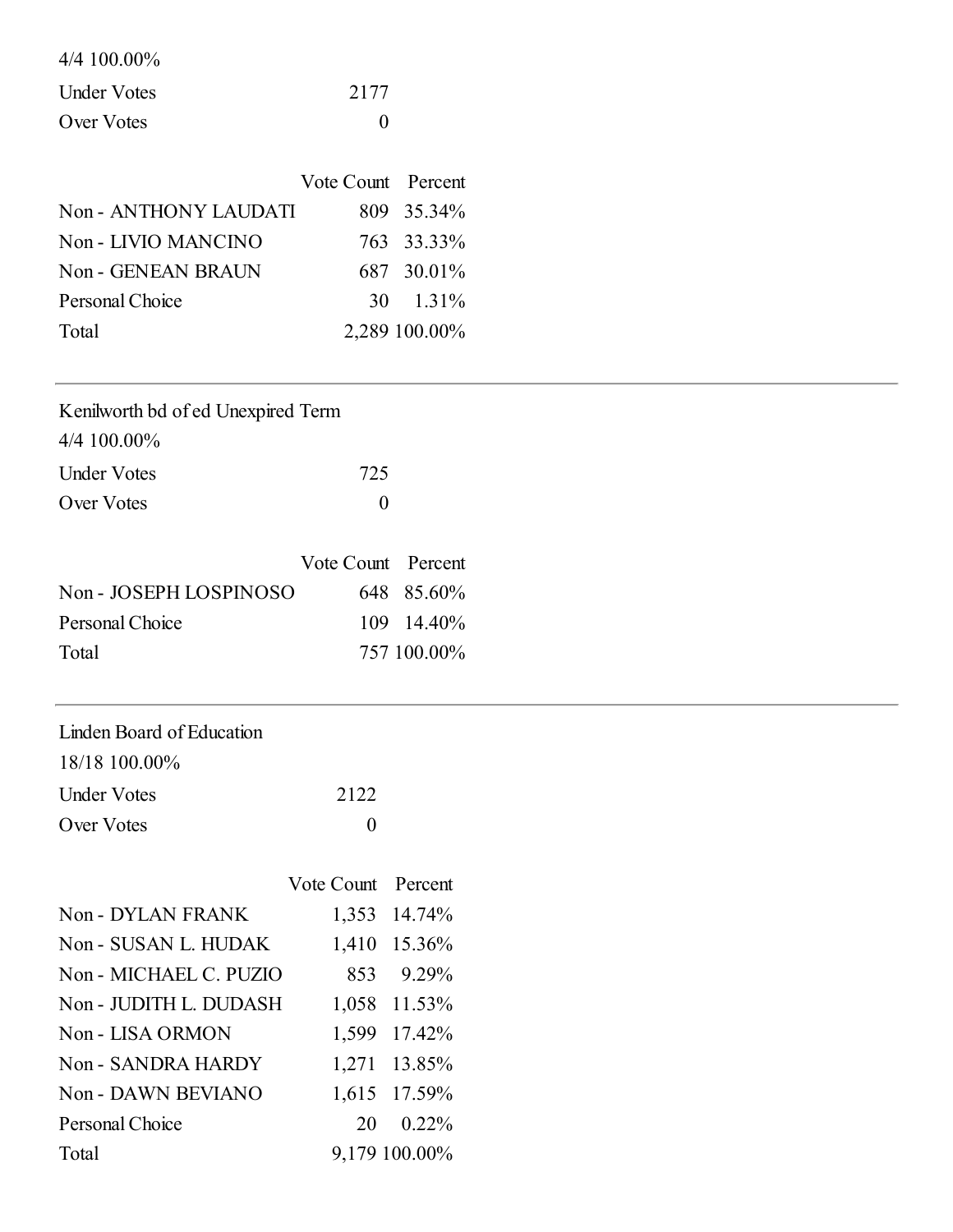| Linden Board of Education Unexpired Term |      |
|------------------------------------------|------|
| 18/18 100.00%                            |      |
| <b>Under Votes</b>                       | 2064 |
| Over Votes                               |      |

|                          | Vote Count Percent |               |
|--------------------------|--------------------|---------------|
| Non - MANUEL K. DONELSON |                    | 1,660 98.93%  |
| Personal Choice          |                    | 18 1.07%      |
| Total                    |                    | 1,678 100.00% |

Mountainside Board of Education (3)

| $4/4$ 100.00%      |      |
|--------------------|------|
| <b>Under Votes</b> | 1123 |
| Over Votes         |      |

|                            | Vote Count Percent |                   |
|----------------------------|--------------------|-------------------|
| <b>Non - CARMINE VENES</b> |                    | 737 20.83%        |
| Non - LAUREN ELMBLAD       |                    | 487 13.76%        |
| Non - JAMES RUBAN, Jr.     |                    | 918 25.94%        |
| Non - MARILYN ATLAS-BERNEY |                    | 625 17.66%        |
| Non - CHRISTOPHER MINKS    |                    | 756 21.36%        |
| Personal Choice            |                    | $16 \quad 0.45\%$ |
| Total                      |                    | 3,539 100.00%     |

| New Providence Board of Education (2) |          |
|---------------------------------------|----------|
| $6/6$ 100.00%                         |          |
| <b>Under Votes</b>                    | 1482     |
| Over Votes                            | $\Omega$ |

|                       | Vote Count Percent |                   |
|-----------------------|--------------------|-------------------|
| Non - GAIL LIBERTUCCI |                    | 748 20.04%        |
| Non - SUSAN VOGEL     |                    | 1,270 34.03%      |
| Non - DAVID HASENKOPF |                    | 908 24.33%        |
| Non - ROBERT W. BETZ  |                    | 763 20.44%        |
| Personal Choice       |                    | $43 \quad 1.15\%$ |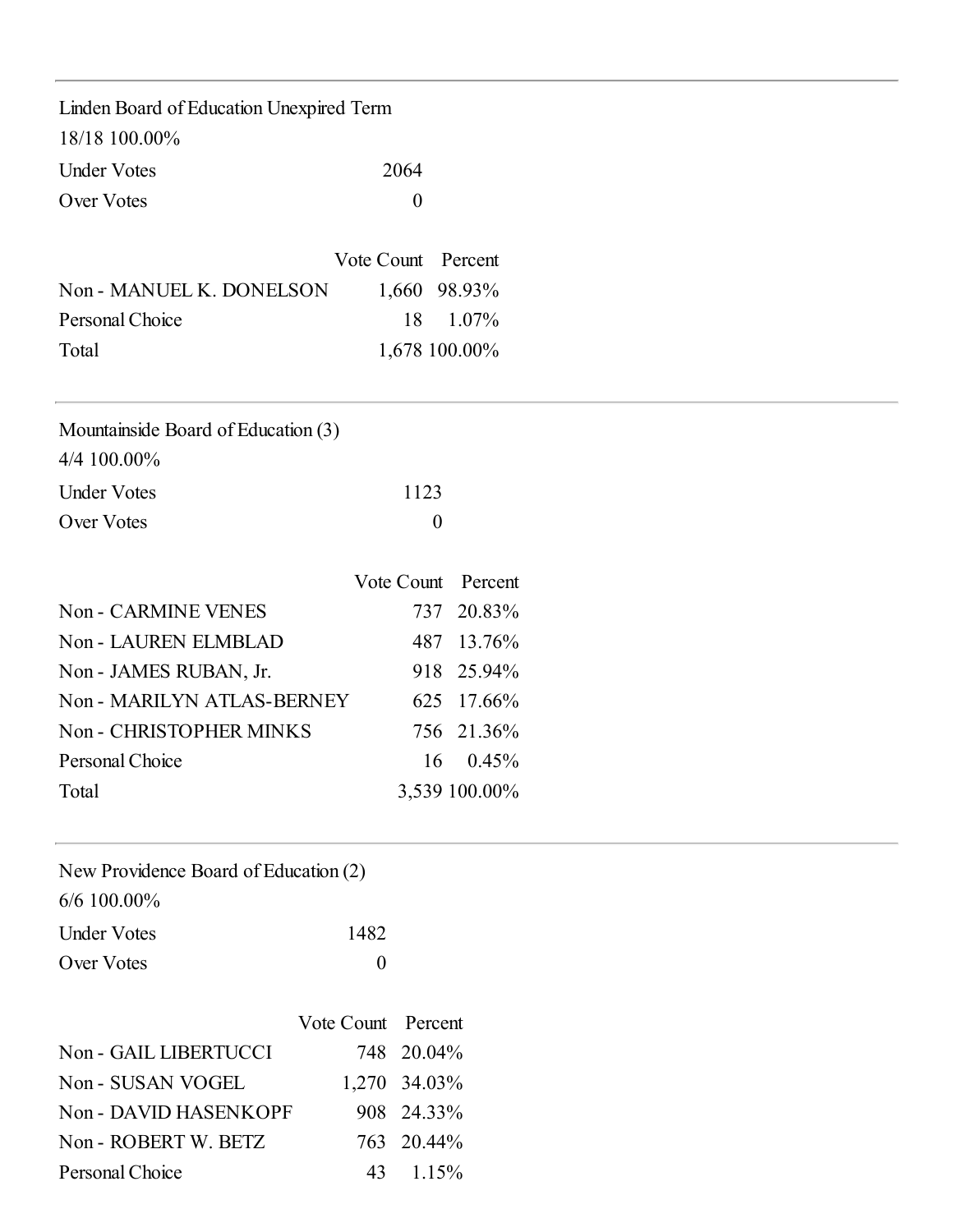| Plainfield Board of Education |     |
|-------------------------------|-----|
| $16/16$ 100.00%               |     |
| <b>Under Votes</b>            | 864 |
| Over Votes                    |     |

|                            | Vote Count Percent |               |
|----------------------------|--------------------|---------------|
| Non - MAHOGANY HENDRICKS   | 765                | 9.78%         |
| Non - WILMA G. CAMPBELL    | 1,455              | 18.60%        |
| Non - CHRISTIAN ESTEVEZ    | 585                | 7.48%         |
| Non - MARTIN P. COX        | 652                | 8.33%         |
| Non - JACLYNNE CALLANDS    | 593                | 7.58%         |
| Non - CATHERINE CRITTENDON | 349                | 4.46%         |
| Non - DANIELLE FLETCHER    | 641                | 8.19%         |
| Non - MARY E. BURGWINKLE   | 627                | 8.01%         |
| Non - RENATA A. HERNANDEZ  | 1,021              | 13.05%        |
| Non - RASHEED ABDUL-HAQQ   | 1,130              | 14.44%        |
| Personal Choice            | 6                  | $0.08\%$      |
| Total                      |                    | 7,824 100.00% |

| Plainfield Board of Ed. Unexpired Term |              |
|----------------------------------------|--------------|
| $16/16$ 100.00%                        |              |
| <b>Under Votes</b>                     | 473          |
| Over Votes                             | $\mathbf{0}$ |

|                              | Vote Count Percent |                  |
|------------------------------|--------------------|------------------|
| Non - CARMENCITA PILE        |                    | 494 20.40%       |
| Non - CLAYTON L. TUCKER, Sr. |                    | 679 28.05%       |
| Non - KEISHA EDWARDS         |                    | 1,059 43.74%     |
| Non - DENISE RILEY           |                    | 187 7.72%        |
| Personal Choice              |                    | $2 \quad 0.08\%$ |
| Total                        |                    | 2,421 100.00%    |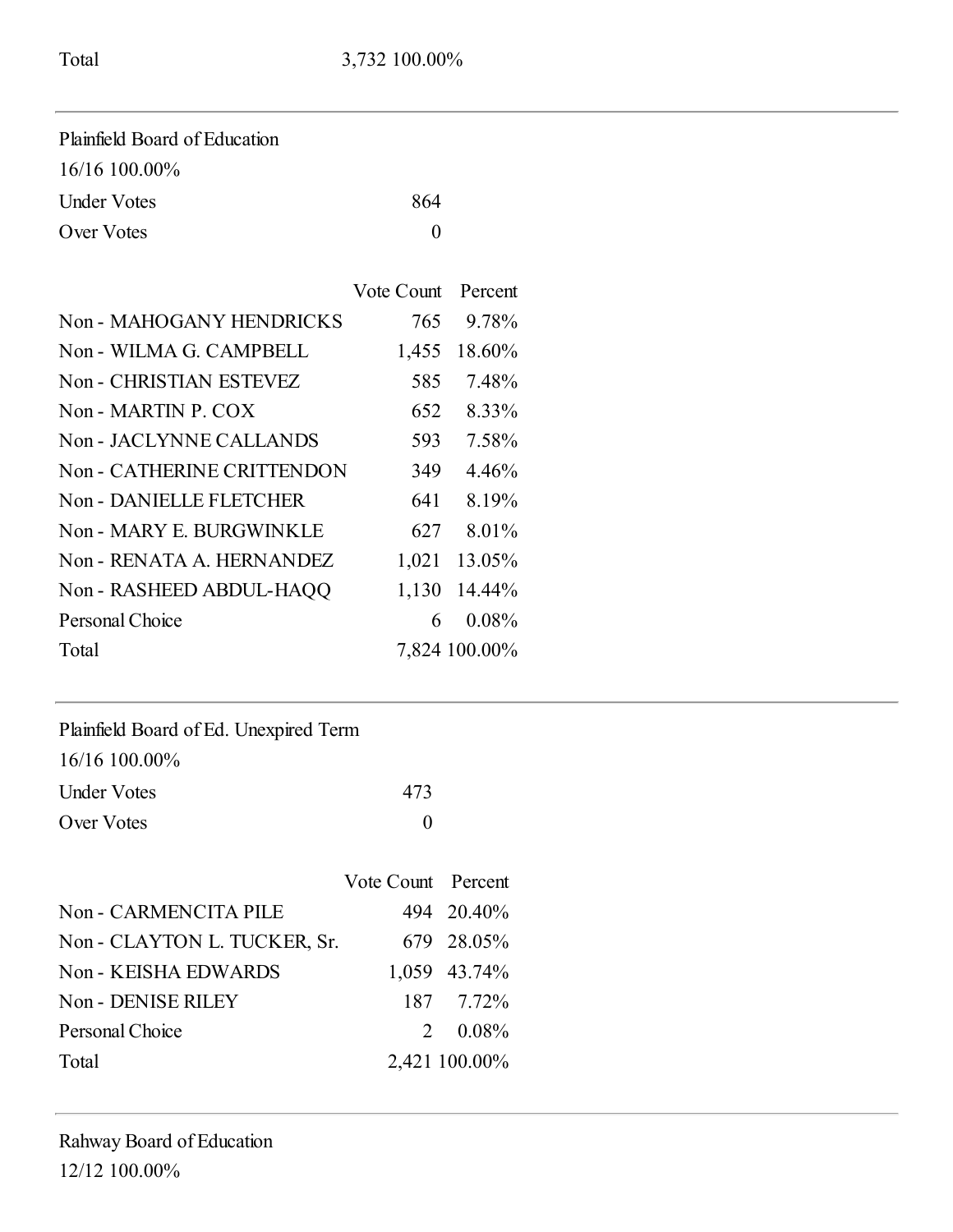| <b>Under Votes</b> | 2261 |
|--------------------|------|
| Over Votes         |      |

|                           | Vote Count Percent |               |
|---------------------------|--------------------|---------------|
| Non - ROY A. EASTMAN, Sr. |                    | 1,219 28.85%  |
| Non - JUSTIN TUPIK        |                    | 1,142 27.03%  |
| Non - BRYAN Des ROCHERS   |                    | 902 21.35%    |
| Non - RICHARD TROCCIOLA   |                    | 933 22.08%    |
| Personal Choice           |                    | 29 0.69%      |
| Total                     |                    | 4,225 100.00% |

| Roselle Board of Education |     |
|----------------------------|-----|
| $12/12$ 100.00%            |     |
| Under Votes                | 445 |
| Over Votes                 |     |

|                           | Vote Count Percent |                    |
|---------------------------|--------------------|--------------------|
| <b>Non-CARLA WALKER</b>   |                    | 1,032 21.91%       |
| Non - CELESTE M. SITARSKI |                    | 972 20.64%         |
| Non - DEAUWAND K. THOMAS  |                    | 564 11.97%         |
| Non - DENISE C. EDWARDS   |                    | 603 12.80%         |
| Non - MARGARET IRWIN      |                    | $104 \quad 2.21\%$ |
| Non - JESSICA PEREZ       |                    | 554 11.76%         |
| Non - REGINALD W. ATKINS  |                    | 872 18.51%         |
| Personal Choice           | 9.                 | 0.19%              |
| Total                     |                    | 4,710 100.00%      |

Roselle Park Board of Education

| 8/8 100.00%        |          |
|--------------------|----------|
| <b>Under Votes</b> | 3071     |
| Over Votes         | $\theta$ |

|                          | Vote Count Percent |              |
|--------------------------|--------------------|--------------|
| <b>Non - LOREN HARMS</b> |                    | 1.058 46.22% |
| Non - JEFF PARRELL       |                    | 903 39.45%   |
| Personal Choice          |                    | 328 14.33%   |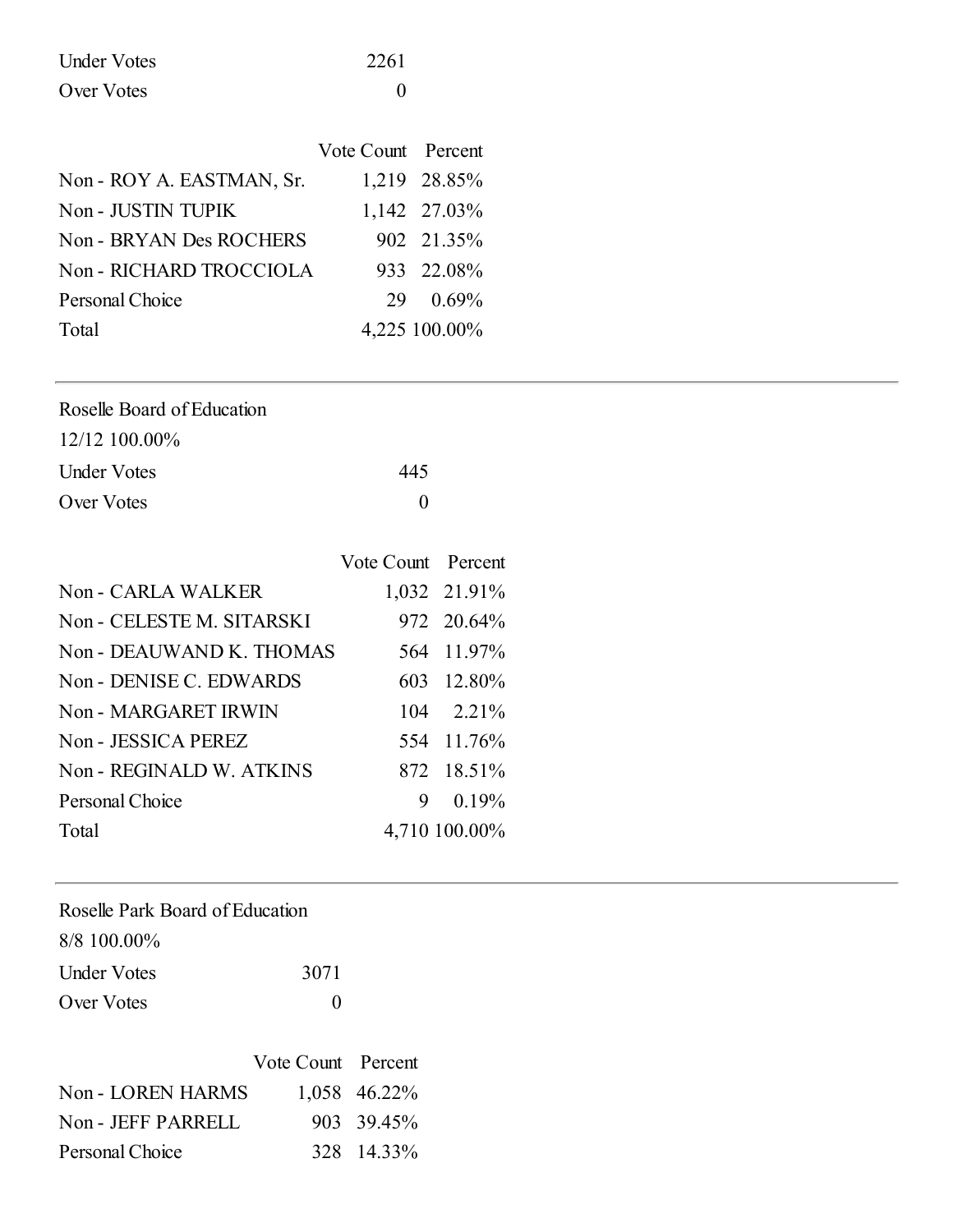| Scotch Plains Board of Education (2) |                  |               |
|--------------------------------------|------------------|---------------|
| 15/15 100.00%                        |                  |               |
| <b>Under Votes</b>                   | 3636             |               |
| <b>Over Votes</b>                    | $\boldsymbol{0}$ |               |
|                                      | Vote Count       | Percent       |
| <b>Non-NANCY BAUER</b>               | 2,415            | 52.27%        |
| Non - DAVID GORBUNOFF                |                  | 2,098 45.41%  |
| Personal Choice                      | 107              | 2.32%         |
| Total                                |                  | 4,620 100.00% |
| Springfield Board of Education       |                  |               |
| 6/6 100.00%                          |                  |               |
| <b>Under Votes</b>                   | 2820             |               |
| <b>Over Votes</b>                    | $\boldsymbol{0}$ |               |
|                                      | Vote Count       | Percent       |
| Non - PATRICIA VENEZIA               |                  | 1,195 34.15%  |
| Non - SCOTT SILVERSTEIN              |                  | 1,182 33.78%  |
| Non - IRWIN SABLOSKY                 |                  | 1,095 31.29%  |
| Personal Choice                      | 27               | 0.77%         |
| Total                                |                  | 3,499 100.00% |
| Springfield bd of ed Unexpired Term  |                  |               |
| 6/6 100.00%                          |                  |               |
| <b>Under Votes</b>                   | 977              |               |
| <b>Over Votes</b>                    | $\boldsymbol{0}$ |               |
|                                      | Vote Count       | Percent       |
| Non - STEVEN WOLCOTT                 | 1,124            | 99.38%        |
| Personal Choice                      | 7                | 0.62%         |

Total 1,131 100.00%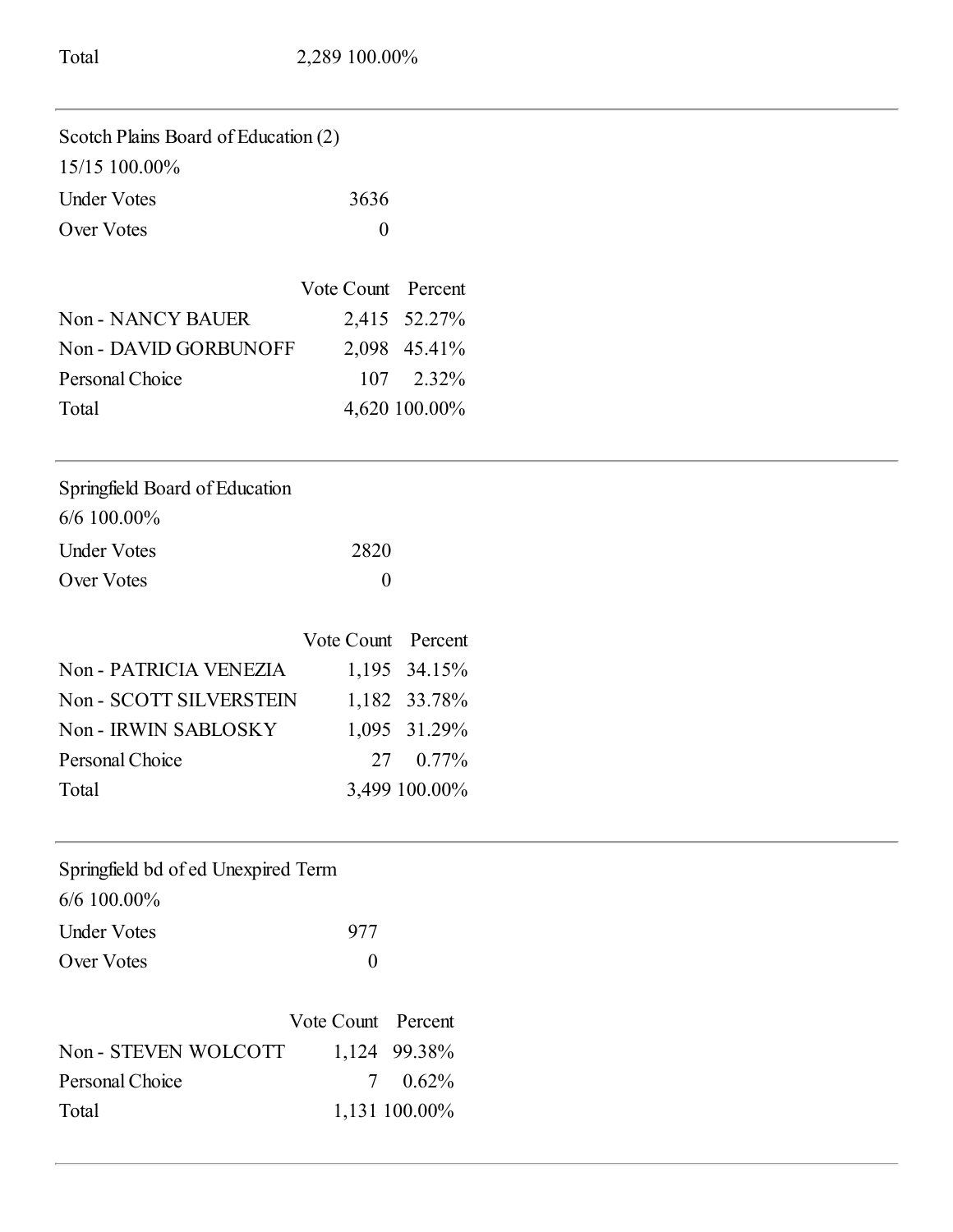| Union Board of Education |       |
|--------------------------|-------|
| 23/23 100.00%            |       |
| Under Votes              | 42.77 |
| Over Votes               |       |

|                          | Vote Count Percent |               |
|--------------------------|--------------------|---------------|
| Non - RICHARD J. GALANTE |                    | 2,773 31.63%  |
| Non - VERSIE McNEIL      |                    | 2,278 25.98%  |
| Non - KENNETH MEISCH     |                    | 1,545 17.62%  |
| Non - LINDA GAGLIONE     |                    | 2,095 23.89%  |
| Personal Choice          |                    | 77 0.88%      |
| Total                    |                    | 8,768 100.00% |

| Westfield Board of Education |      |
|------------------------------|------|
| $15/15$ 100.00%              |      |
| <b>Under Votes</b>           | 6729 |

Over Votes 0

|                         | Vote Count Percent |                |
|-------------------------|--------------------|----------------|
| Non - GINNY LEIZ        |                    | 3,037 23.15%   |
| <b>Non-JULIA WALKER</b> |                    | 3,432 26.17%   |
| Non - RICHARD SOLOMON   |                    | 2,861 21.81%   |
| Non - MITCHELL SLATER   |                    | 3,698 28.19%   |
| Personal Choice         |                    | 88 0.67%       |
| Total                   |                    | 13,116 100.00% |
|                         |                    |                |

| Winfield Board of Education |     |
|-----------------------------|-----|
| $1/1$ 100.00%               |     |
| <b>Under Votes</b>          | 355 |
| Over Votes                  |     |

|                   | Vote Count Percent |             |
|-------------------|--------------------|-------------|
| Non - FRED VITEKA |                    | 177 41.65%  |
| Non - ADAM KOOMER |                    | 137 32.24%  |
| Personal Choice   |                    | 111 26.12%  |
| Total             |                    | 425 100.00% |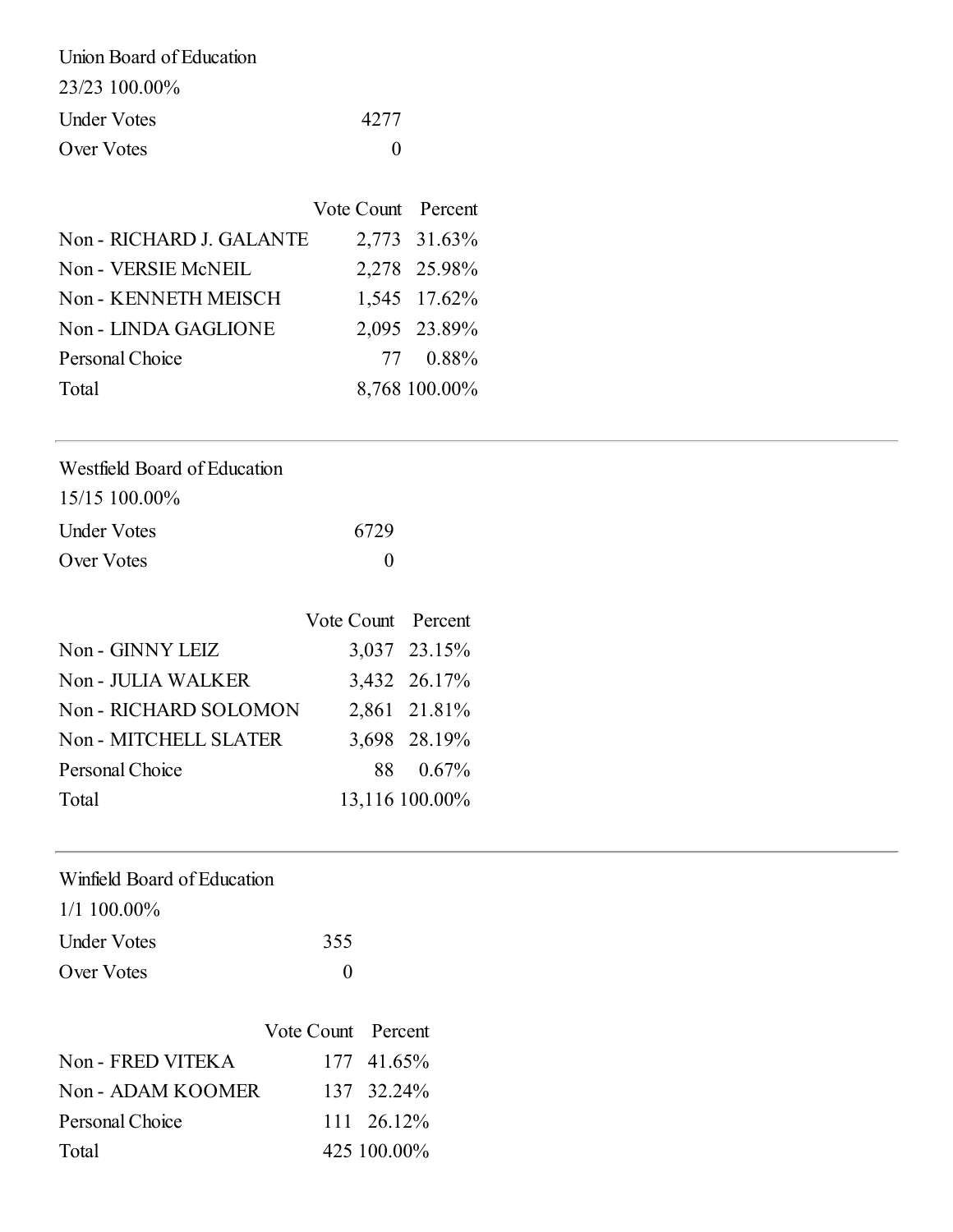| Winfield board of education unexpired term |                    |                    |                  |             |  |  |  |
|--------------------------------------------|--------------------|--------------------|------------------|-------------|--|--|--|
| $1/1$ 100.00%                              |                    |                    |                  |             |  |  |  |
| <b>Under Votes</b>                         |                    |                    | 84               |             |  |  |  |
| Over Votes                                 |                    |                    | $\boldsymbol{0}$ |             |  |  |  |
|                                            |                    |                    | Vote Count       | Percent     |  |  |  |
| Non - CAROLYN GERHART                      |                    |                    | 175              | 99.43%      |  |  |  |
| Personal Choice                            |                    |                    | $\mathbf{1}$     | 0.57%       |  |  |  |
| Total                                      |                    |                    |                  | 176 100.00% |  |  |  |
| BH question                                |                    |                    |                  |             |  |  |  |
| 9/9 100.00%                                |                    |                    |                  |             |  |  |  |
| <b>Under Votes</b>                         | 14                 |                    |                  |             |  |  |  |
| Over Votes                                 | $\boldsymbol{0}$   |                    |                  |             |  |  |  |
|                                            | Vote Count Percent |                    |                  |             |  |  |  |
| Non - Yes                                  |                    | 1,414 43.23%       |                  |             |  |  |  |
| Non - No                                   |                    | 1,857 56.77%       |                  |             |  |  |  |
| Total                                      |                    | 3,271 100.00%      |                  |             |  |  |  |
| CL question<br>9/9 100.00%                 |                    |                    |                  |             |  |  |  |
| <b>Under Votes</b>                         | 9                  |                    |                  |             |  |  |  |
| Over Votes                                 | $\boldsymbol{0}$   |                    |                  |             |  |  |  |
|                                            |                    | Vote Count Percent |                  |             |  |  |  |
| Non - Yes                                  |                    | 1,226 53.35%       |                  |             |  |  |  |
| Non - No                                   |                    | 1,072 46.65%       |                  |             |  |  |  |
| Total                                      |                    | 2,298 100.00%      |                  |             |  |  |  |
| CR question                                |                    |                    |                  |             |  |  |  |
| 14/14 100.00%                              |                    |                    |                  |             |  |  |  |
| <b>Under Votes</b>                         | 18                 |                    |                  |             |  |  |  |
| Over Votes                                 | $\boldsymbol{0}$   |                    |                  |             |  |  |  |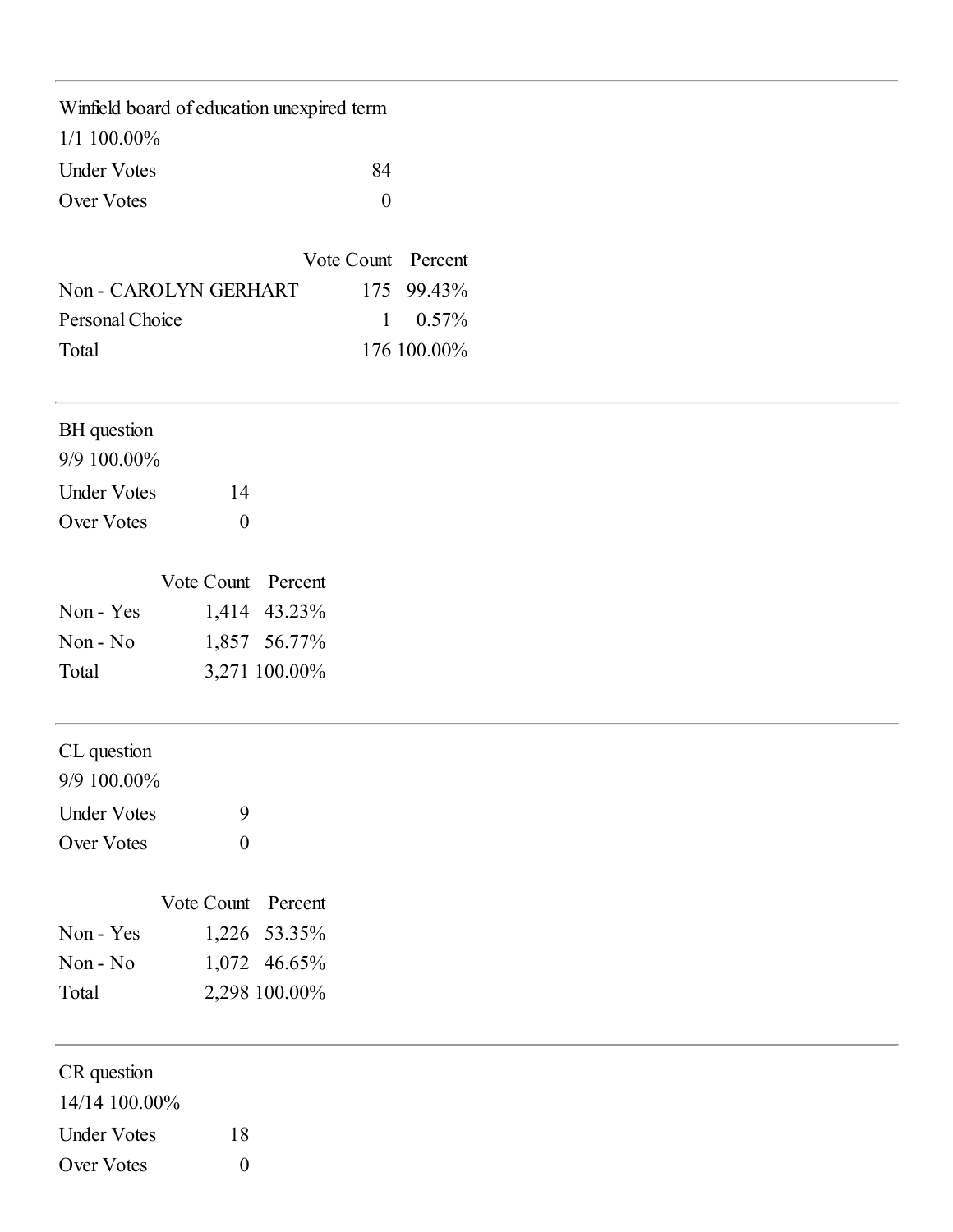|                            | Vote Count Percent |               |
|----------------------------|--------------------|---------------|
| Non - Yes                  |                    | 2,613 53.64%  |
| Non - No                   |                    | 2,258 46.36%  |
| Total                      |                    | 4,871 100.00% |
| EL question                |                    |               |
| 44/44 100.00%              |                    |               |
| <b>Under Votes</b>         | 517                |               |
| Over Votes                 | $\boldsymbol{0}$   |               |
|                            | Vote Count Percent |               |
| Non - Yes                  |                    | 1,680 47.06%  |
| Non - No                   |                    | 1,890 52.94%  |
| Total                      |                    | 3,570 100.00% |
| FA question                |                    |               |
| 4/4 100.00%                |                    |               |
| <b>Under Votes</b>         | $\overline{7}$     |               |
| Over Votes                 | $\boldsymbol{0}$   |               |
|                            | Vote Count Percent |               |
| Non - Yes                  |                    | 680 40.87%    |
| Non - No                   |                    | 984 59.13%    |
| Total                      |                    | 1,664 100.00% |
| GA question<br>3/3 100.00% |                    |               |
|                            |                    |               |
| <b>Under Votes</b>         | 15                 |               |
| Over Votes                 | $\boldsymbol{0}$   |               |
|                            | Vote Count Percent |               |
| Non - Yes                  | 353                | 49.65%        |
| Non - No                   |                    | 358 50.35%    |
| Total                      |                    | 711 100.00%   |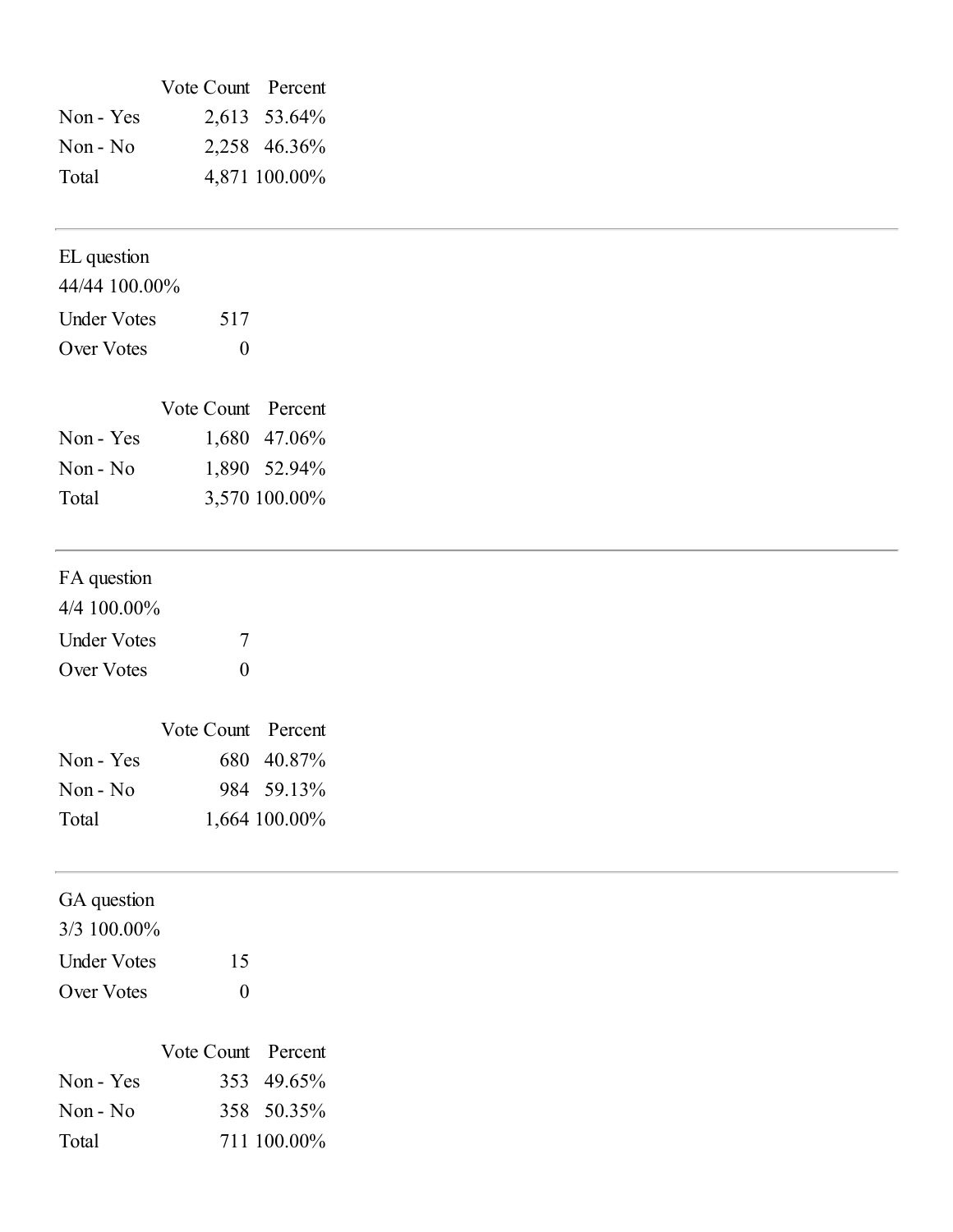HI question

9/9 100.00%

| <b>Under Votes</b> | 105      |
|--------------------|----------|
| Over Votes         | $\theta$ |

|           | Vote Count Percent |               |
|-----------|--------------------|---------------|
| Non - Yes |                    | 637 54.49%    |
| Non - No  |                    | 532 45.51%    |
| Total     |                    | 1,169 100.00% |

| $4/4$ 100.00%      |              |
|--------------------|--------------|
| <b>Under Votes</b> | 35           |
| Over Votes         | $\mathbf{0}$ |

|           | Vote Count Percent |               |
|-----------|--------------------|---------------|
| Non - Yes |                    | 656 44.81%    |
| $Non-No$  |                    | 808 55.19%    |
| Total     |                    | 1,464 100.00% |

# LI question

| 18/18 100.00%      |          |
|--------------------|----------|
| <b>Under Votes</b> | 655      |
| Over Votes         | $\theta$ |

|           | Vote Count Percent |               |
|-----------|--------------------|---------------|
| Non - Yes |                    | 1,446 46.38%  |
| $Non-No$  |                    | 1,672 53.62%  |
| Total     |                    | 3,118 100.00% |

4/4 100.00%

Under Votes 38 Over Votes 0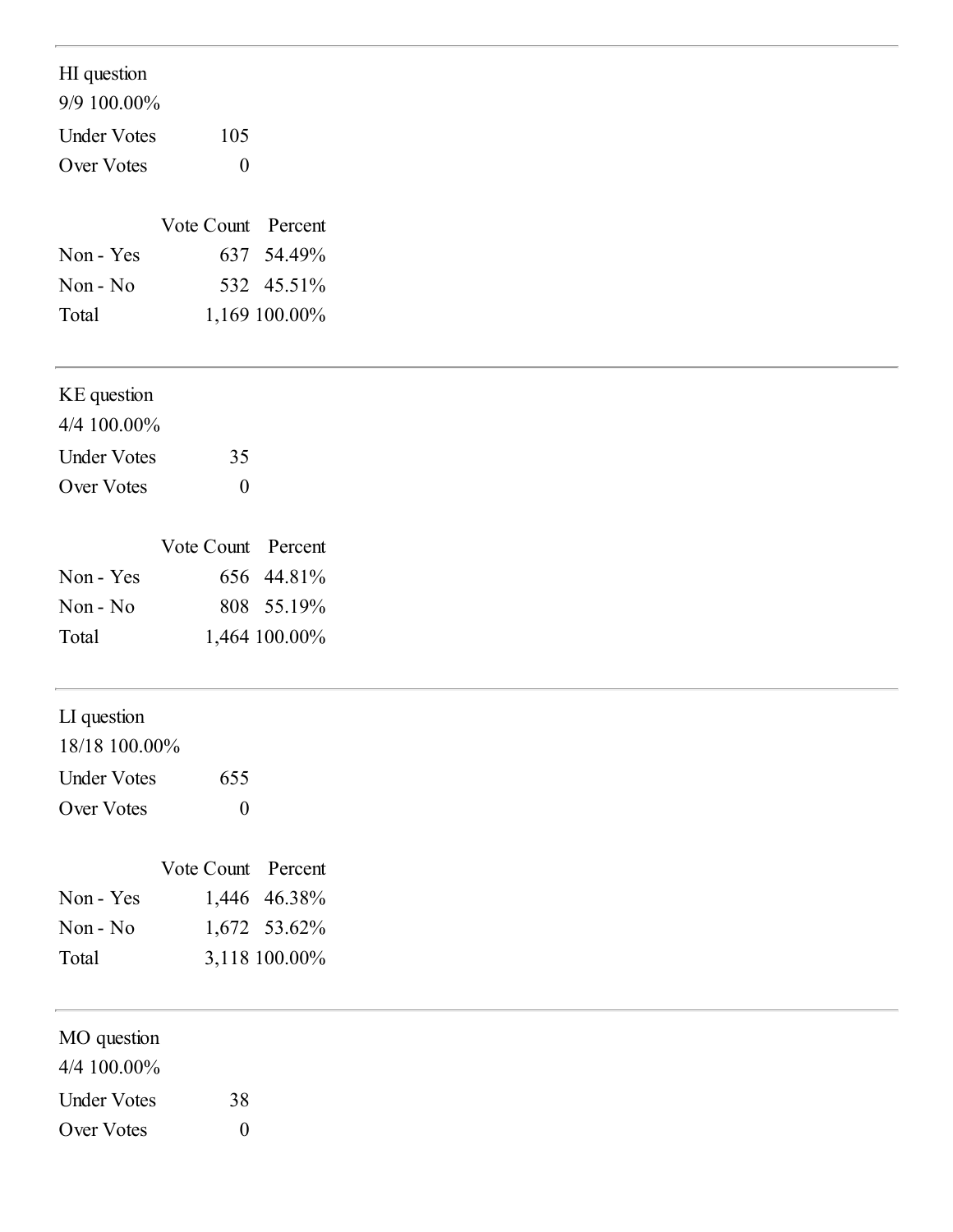|           | Vote Count Percent |               |
|-----------|--------------------|---------------|
| Non - Yes |                    | 799 52.64%    |
| $Non-No$  |                    | 719 47.36%    |
| Total     |                    | 1,518 100.00% |

| $6/6$ 100.00%      |          |
|--------------------|----------|
| <b>Under Votes</b> | 17       |
| Over Votes         | $\Omega$ |

|           | Vote Count Percent |               |
|-----------|--------------------|---------------|
| Non - Yes |                    | 1,229 47.36%  |
| Non - No  |                    | 1,366 52.64%  |
| Total     |                    | 2,595 100.00% |

# PL question

| $16/16$ 100.00%    |                   |
|--------------------|-------------------|
| <b>Under Votes</b> | 887               |
| Over Votes         | $\mathbf{\Omega}$ |

|           | Vote Count Percent |               |
|-----------|--------------------|---------------|
| Non - Yes |                    | 981 48.83%    |
| $Non-No$  |                    | 1,028 51.17%  |
| Total     |                    | 2,009 100.00% |

| RA question |  |
|-------------|--|
|-------------|--|

12/12 100.00%

| <b>Under Votes</b> | 68           |
|--------------------|--------------|
| Over Votes         | $\mathbf{0}$ |

|           | Vote Count Percent |               |
|-----------|--------------------|---------------|
| Non - Yes |                    | 1,076 51.26%  |
| Non - No  |                    | 1,023 48.74%  |
| Total     |                    | 2,099 100.00% |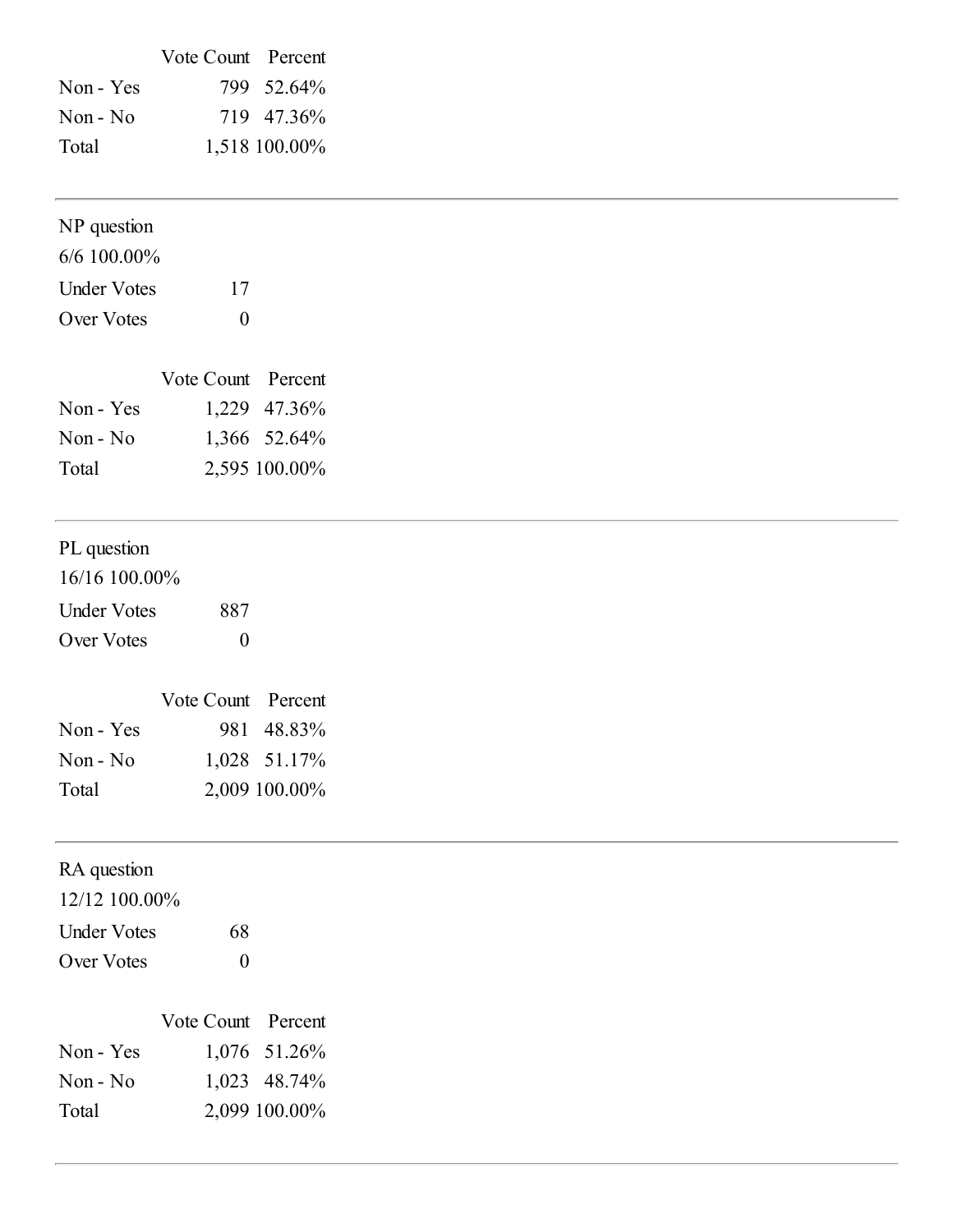RO question

12/12 100.00%

Under Votes 468 Over Votes 0

|           | Vote Count Percent |               |
|-----------|--------------------|---------------|
| Non - Yes |                    | 722 57.48%    |
| $Non-No$  |                    | 534 42.52%    |
| Total     |                    | 1,256 100.00% |

#### RP question

| $8/8$ 100.00% |          |
|---------------|----------|
| Under Votes   | 58       |
| Over Votes    | $\theta$ |

|           | Vote Count Percent |               |
|-----------|--------------------|---------------|
| Non - Yes |                    | 870 49.91%    |
| $Non-No$  |                    | 873 50.09%    |
| Total     |                    | 1,743 100.00% |

### SC question

| 15/15 100.00%      |          |
|--------------------|----------|
| <b>Under Votes</b> | 23       |
| Over Votes         | $\theta$ |

|           | Vote Count Percent |               |
|-----------|--------------------|---------------|
| Non - Yes |                    | 1,854 45.05%  |
| $Non-No$  |                    | 2,261 54.95%  |
| Total     |                    | 4,115 100.00% |

| SP question |  |
|-------------|--|
|-------------|--|

6/6 100.00%

Under Votes 16 Over Votes 0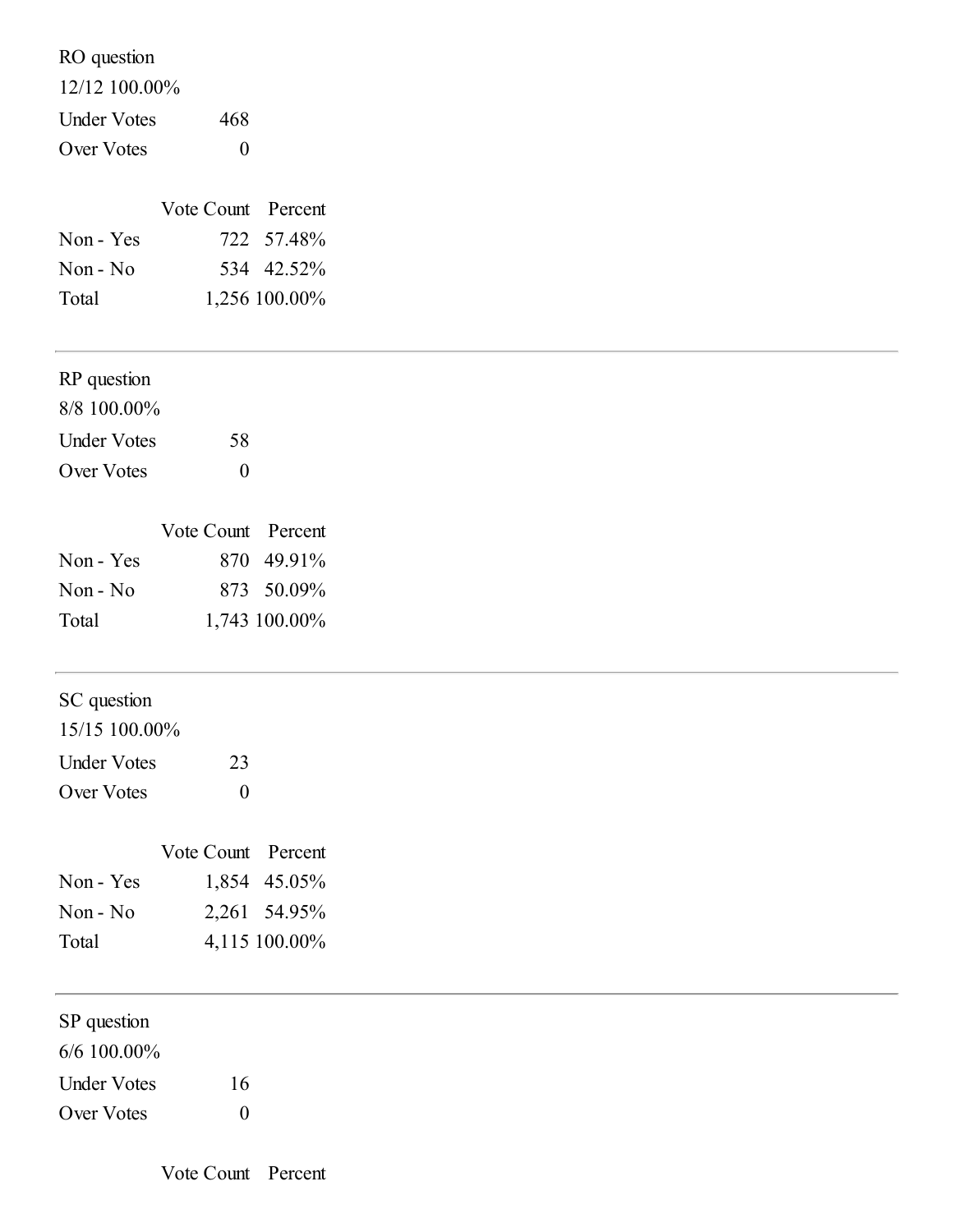| Non - Yes | 1,231 58.67%  |
|-----------|---------------|
| Non - No  | 867 41.33%    |
| Total     | 2,098 100.00% |

## UN question 1

23/23 100.00% Under Votes 202

Over Votes 0

|           | Vote Count Percent |               |
|-----------|--------------------|---------------|
| Non - Yes |                    | 2,258 54.44%  |
| Non - No  |                    | 1,890 45.56%  |
| Total     |                    | 4,148 100.00% |

# UN question 2

| 23/23 100.00%      |          |
|--------------------|----------|
| <b>Under Votes</b> | 372      |
| Over Votes         | $\Omega$ |

|           | Vote Count Percent |               |
|-----------|--------------------|---------------|
| Non - Yes |                    | 2,118 53.27%  |
| $Non-No$  |                    | 1,858 46.73%  |
| Total     |                    | 3,976 100.00% |

## WE question

| 15/15 100.00%      |                   |
|--------------------|-------------------|
| <b>Under Votes</b> | 45                |
| Over Votes         | $\mathbf{\Omega}$ |

|           | Vote Count Percent |               |
|-----------|--------------------|---------------|
| Non - Yes |                    | 3,464 52.64%  |
| Non - No  |                    | 3,117 47.36%  |
| Total     |                    | 6,581 100.00% |